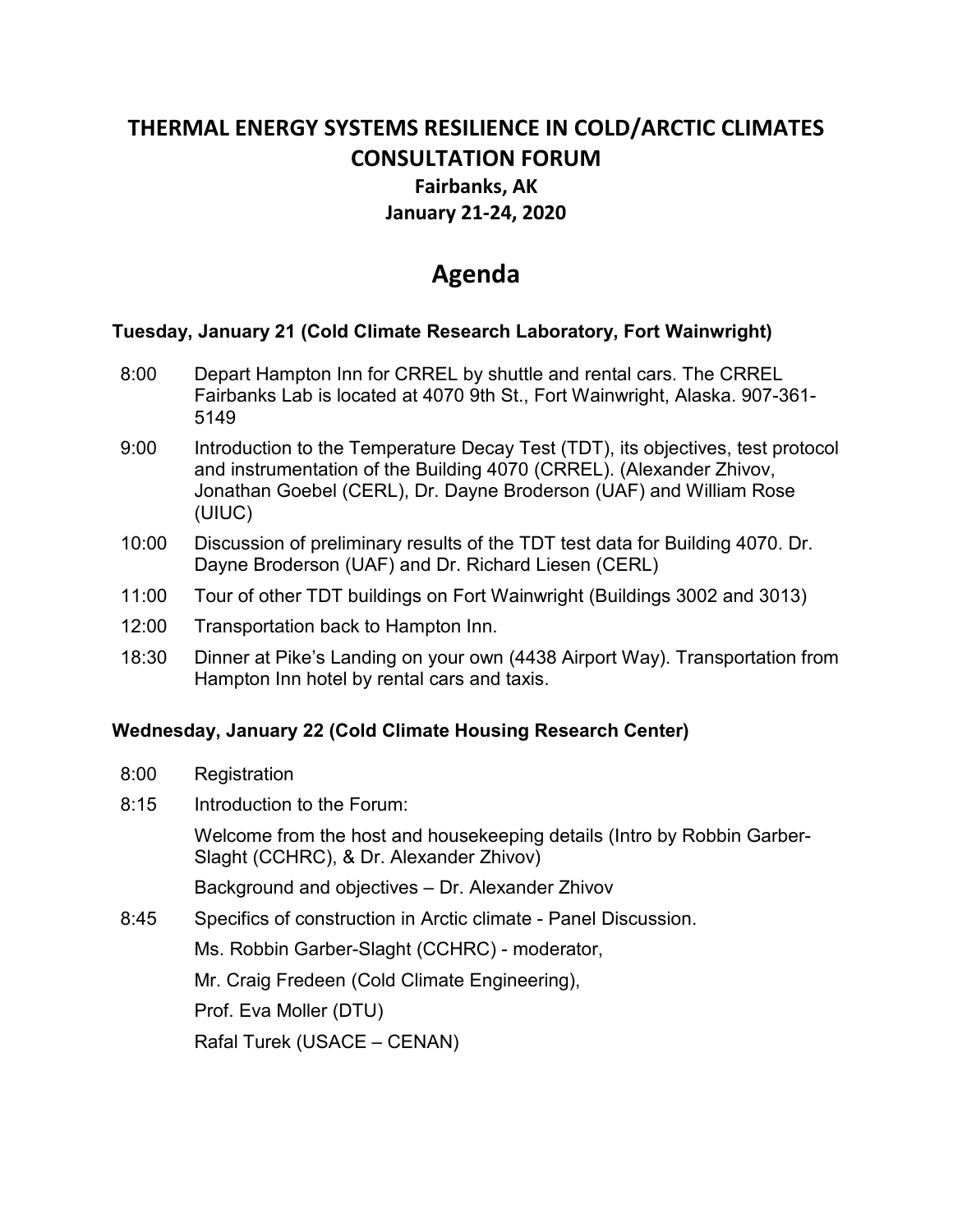9:45 Skype session:

Mr. Anders Dyrelund (Ramboll, Denmark)

Dr. Martin Kotol (DTU, Denmark)

- 10:15 Coffee break
- 10:30 Current and best practices of building envelop designs Panel Discussion:
	- Mr. Aaron Cooke (CCHRC) Moderator
	- Dr. Aylin Ozkan (University Toronto, Canada) via Skype
	- Mr. Peter Spafford (ABAA) via Skype
	- Mr. William Rose (UIUC),
	- Prof. Eva Moller (DTU, Denmark),
	- Mr. Jeffrey Hayner (USACE AK)
	- Mr. Lyle Axelarris (Design Alaska)
	- Ms. Lorne Ricketts (RDH, Canada)
- 13:00 Lunch
- 14:00 International experiences from Nordic Defense Agencies and sub-Arctic

and Arctic infrastructure managers. Panel Discussion.

Moderator: Mr. Paul Volkman (DASA) - moderator

- Mr. Bill Chedister (Fort Wainwright)
- Mr. Donald Fry (Ellison AFB)
- Mr. Sonny Turpin (JBRE)
- Mr. Lars Truelsen (MOD Denmark)
- 15:15 Major threats and hazards specific for Arctic and resilience of thermal energy systems serving mission critical facilities – Requirements and Best Practices. Panel Discussion:
	- Mr. Mark Adams (Fort Wainwright)
	- Mr. Don Fry (Eielson AFB)
	- Mr. Sonny Turpin (JBER)

Ms. Andrea Mengual (AECOM)

Kevin Bjella (CRREL) via Skype

Mr. Nick Janssen (Doyon Utilities)

- 16:45 Coffee break
- 17:00 Cold Climate source heat pumps. Dr. Tom Marsik (CCHRC)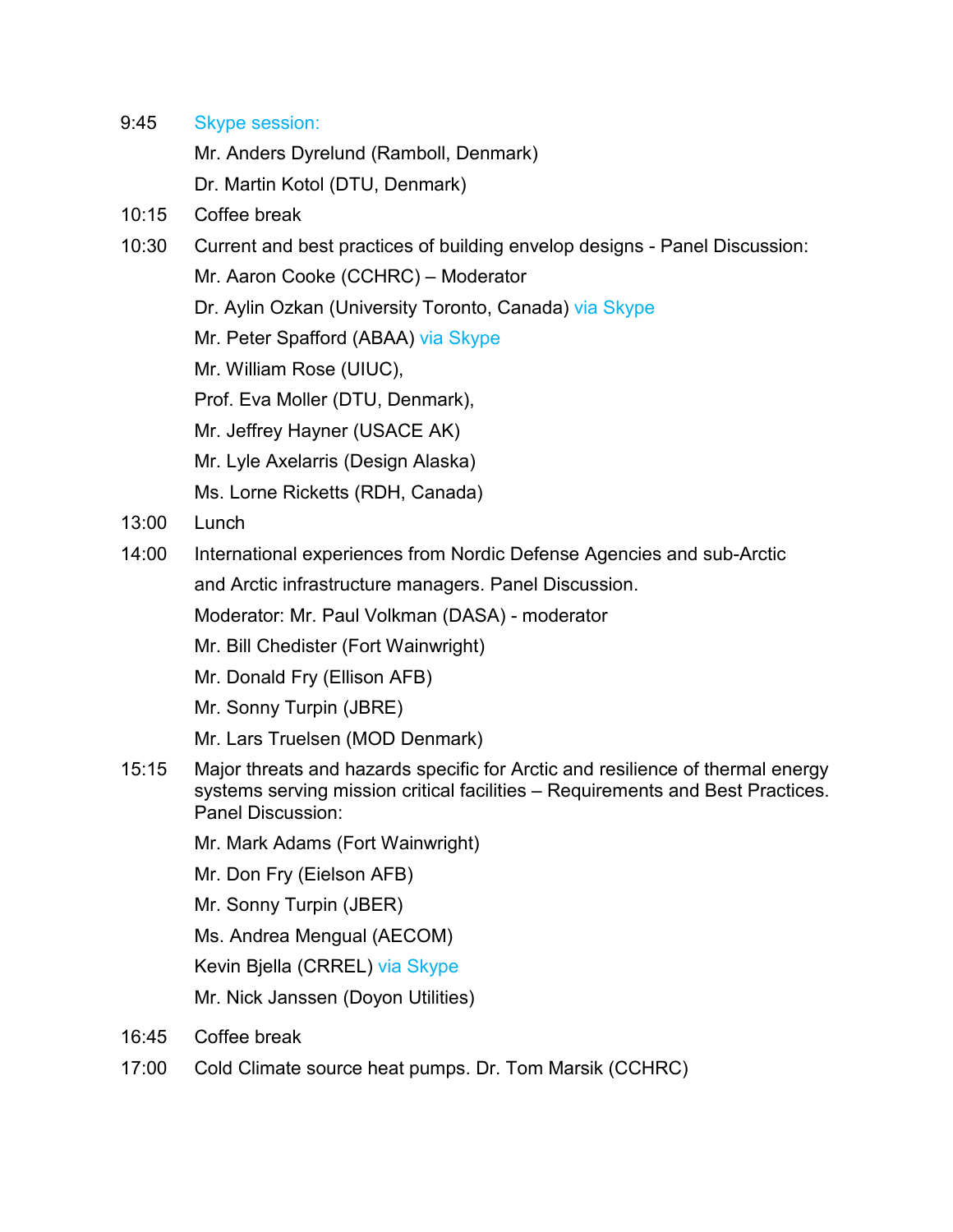- 17:15 Geothermal energy use for heating, cooling and power generation. Mr. Bernie Karl (CHSR)
- 17:45 Departure from CCHRC by Bus for Chena Hot Springs Resort (via Hampton Inn to pick up overnight bags)
- 19:00 Hosted dinner

## **Thursday, January 23 (Chena Hot Springs Resort)**

- 8:30 Introduction to Day 2.
- 8:45 Current and best practices of HVAC system designs Panel Discussion. Mr. Brent Goering (USACE, AK) - moderator Robin Rader/Emily Winfield (Design Alaska) Mark Frame/ Danny Rauchenstein (PDC Engineers) Tom Adams (AFCEC, FL) Mr. Steven Taylor (WARE, USA) Mr. Craig Fredeen (Cold Climate Engineering) 10:15 Coffee Break
- 10:30 Air Barrier in Cold and Arctic Climates Panel Discussion. Alexander Zhivov (ERDC) - moderator. Mr. Emmett Leffel (Alaska Thermal Imaging) Mr. William Rose (UIUC) Prof. Eva Moller (DTU, Denmark)
- 11:45 Technical Tour of Geothermal tri-generation plant at CHSR Mr. Bernie Karl
- 13:00 Working Lunch
- 13:30 Energy generation, storage, and delivery strategies. Panel Discussion.
	- Dr. Alexander Zhivov (ERDC) moderator
	- Mr. Lon Fiedler (TKDA)
	- Mr. Oddgeir Gudmundsson (Danfoss, Denmark)
	- Mr. Jen Peter Sandemand (MOD, Denmark)
	- Mr. Kurt Knitter (UAF Combined Heat & Power Plant)
	- Mr. Nick Janssen (Doyon Utilities)

Dr. George Roe. Estimating Alaska Community Heat and Power Requirements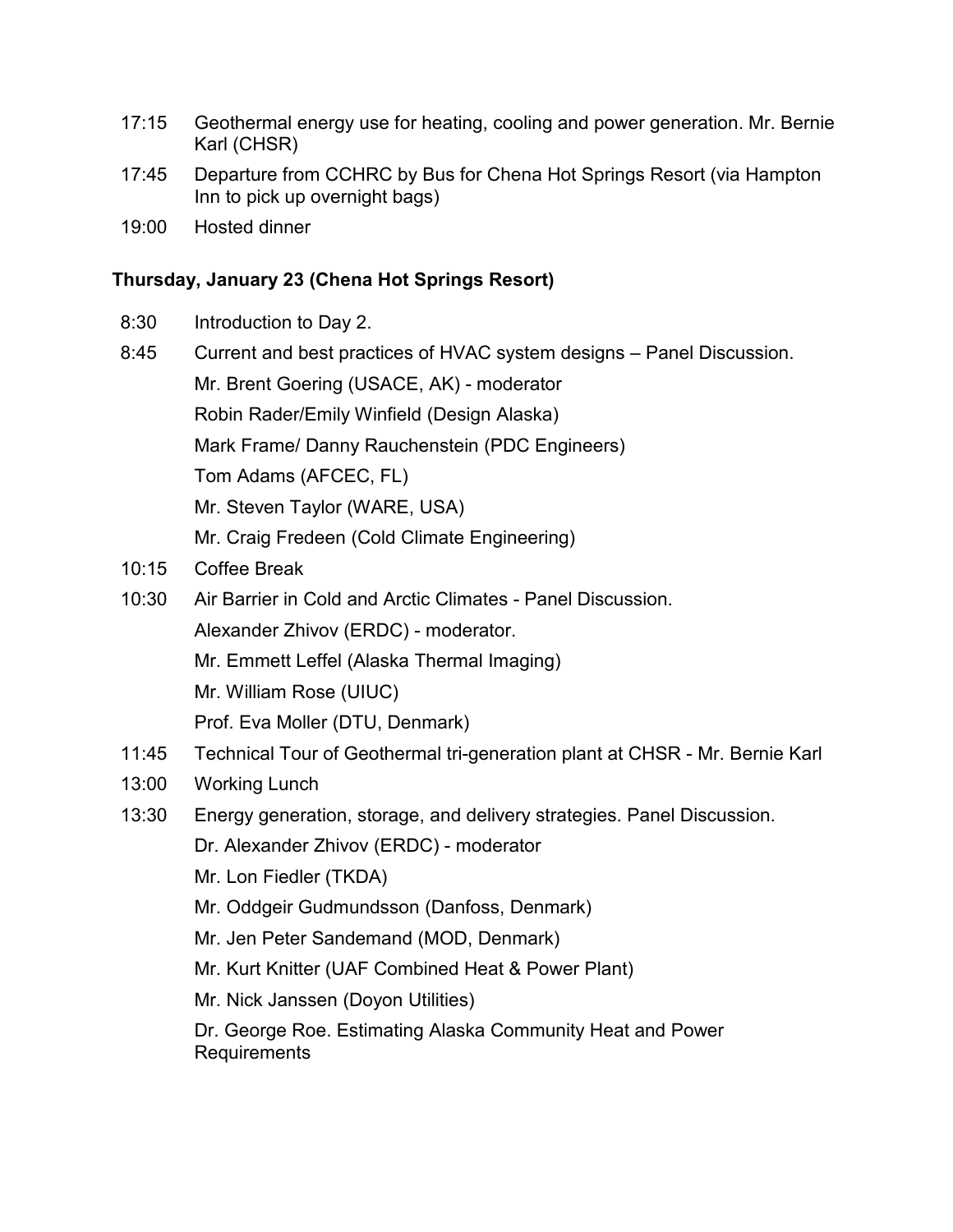- 15:00 Energy efficiency and renewable energy strategies Panel Discussion..
	- Dr. Stephen Doig (Dartmouth University) moderator
	- Dr. Jeremy Kasper (ACEP/UAF) –
	- Dr. Viktoria Gisladottir (ERDC-CRREL)
	- Mr. John Zarling (Arctic Engineering)
	- Mr. Whit Hicks
	- Mr. Dan Sambor (Stanford University)
	- Mr. Bernie Karl (CHSR)
- 16:30 Thermal energy resilience studies at Fort Greely and Fort Wainwright. Panel Discussion. Moderator: Dr. Alexander Zhivov (ERDC) (moderator),
	- Mr. Jonathan Goebel (ERDC)
	- Mr. Dayne Broderson (UAF)
	- Mr. William Rose (UIUC),
	- Dr. Richard Liesen (CERL)
	- Mr. William Chedister (Fort Wainwright) –
- 17:45 Summary of the Forum and Follow-up requests.
- 18:15 Departure for Fairbanks

## **Friday, January 24 Permafrost Tunnel Tour**

- 8:30 Depart Hampton Inn for the CRREL permafrost tunnel. CRREL will provide transportation for those who are not planning to rent a car (up to 12 people). For rental car drivers see attached directions.
- 9:00 CRREL permafrost tunnel tour. Please wear appropriate gear for the tour: warm clothes and boots. The temperatures are forecasted to be around 0°F, there is a heated visitor cabin but most of the time we will be outside or in the tunnel. Please be prepared to get dusty, we are in the process of expanding the tunnel and all the walkways were removed.
- 11:00 Depart the CRREL permafrost tunnel for the Hampton Inn.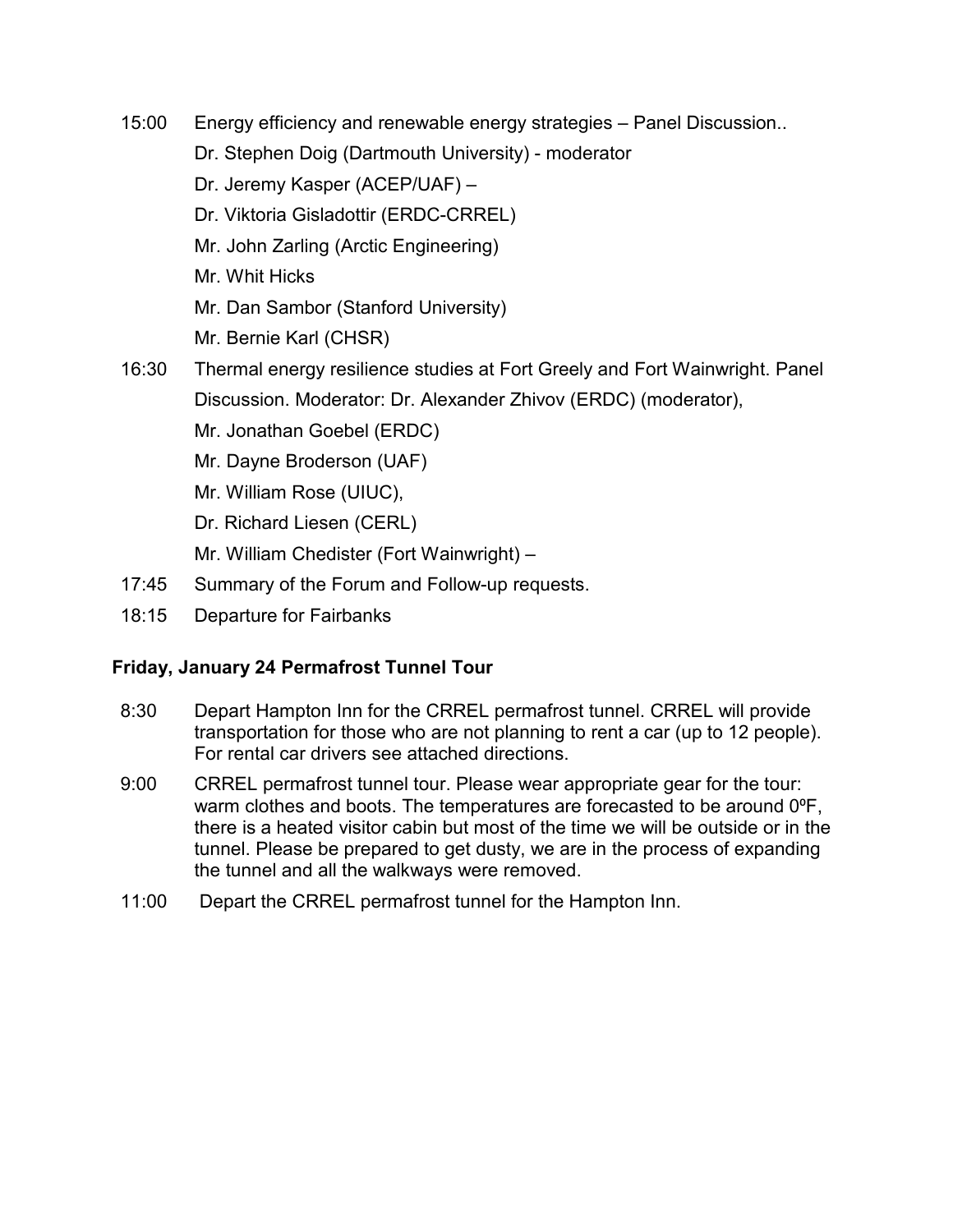#### **Information about CRREL Permafrost Tunnel.**

*What is the Permafrost Tunnel?* Situated on a 16 acre parcel in Fox, Alaska near the confluence of Goldstream and Glenn Creeks, the U.S. Army Cold Regions Research and Engineering Laboratory (CRREL) permafrost tunnel is a 350 meter long research facility dug into a large block of discontinuous permafrost. The Tunnel has been used for more than 50 years to study permafrost, geology, cryospheric science, microbial life in extreme environments, permafrost biogeochemistry, and mining and construction techniques specific to permafrost environments. The tunnel intersects a wide range of permafrost features including ice wedges, segregated ice, thermokarst cave ice, frozen silts, gravels, and organic material. It also provides an unprecedented continuous hundred-meter exposure of permafrost extending in time from the present to about 45,000 years in the past, with unusually complete sequences of paleoenvironments (including mega fauna bones) preserved intact. The permafrost in the tunnel represents syngenetic, ice rich, high organic carbon soils. The facilities at the Permafrost Tunnel consist of the old (north) portal and tunnel, the new (south) portal and tunnel, the visitor cabin, the safety building, three storage units and refrigeration units. A road heading above the tunnel provides access to modern surface vegetation and permafrost.

*Why was the Permafrost Tunnel constructed?* Excavated from 1963 – 1969 into an escarpment left over from the area's historic gold mining past, the permafrost tunnel was originally constructed to evaluate underground excavation techniques for military and mining applications. During the excavation process the tunnel's usefulness as a natural laboratory for natural science and engineering study became clear. In 2011, 2013, and 2018 additional excavation provided 150 meters of additional access to permafrost in the area. Future plans call for another 200 meters of tunnel expansion.

*Why is the Permafrost Tunnel important?* The permafrost tunnel is unique, like no other permafrost research facility in the world. The 1963 tunnel project jump-started a U.S. and international effort to better understand permafrost that has lasted more than 5 decades. The site provides a unique opportunity for research, outreach and education where thousands of people visit the facility annually to learn about permafrost and see features first hand. U.S. Presidents, Congressmen, Cabinet Members, Ambassadors, State and Federal agency heads, numerous researchers and thousands of teachers, students and administrators have studied and learned about permafrost first-hand in the tunnel.

*What have we learned in the Permafrost Tunnel***?** Over 70 technical papers have been based on research conducted within the Permafrost Tunnel and the surrounding property. These topics include placer mining techniques in permafrost, civil engineering, and geotechnical aspects of permafrost, geocryology, geology, paleontology, paleoclimatology, biogeochemistry, biologyincluding life in extreme environments, and Mars studies.

*Why expand the Permafrost Tunnel?* Expansion of the permafrost tunnel, initiated in 2011, is essential to support vital research limited by the existing tunnel configuration. Expansion of the permafrost tunnel will result in a 3-dimensional test bed for use in advancing capabilities in geophysical and remote sensing standoff detection, predictions of thaw degradation based on similar historic warm periods evident in the tunnel, and improved engineering to account for the